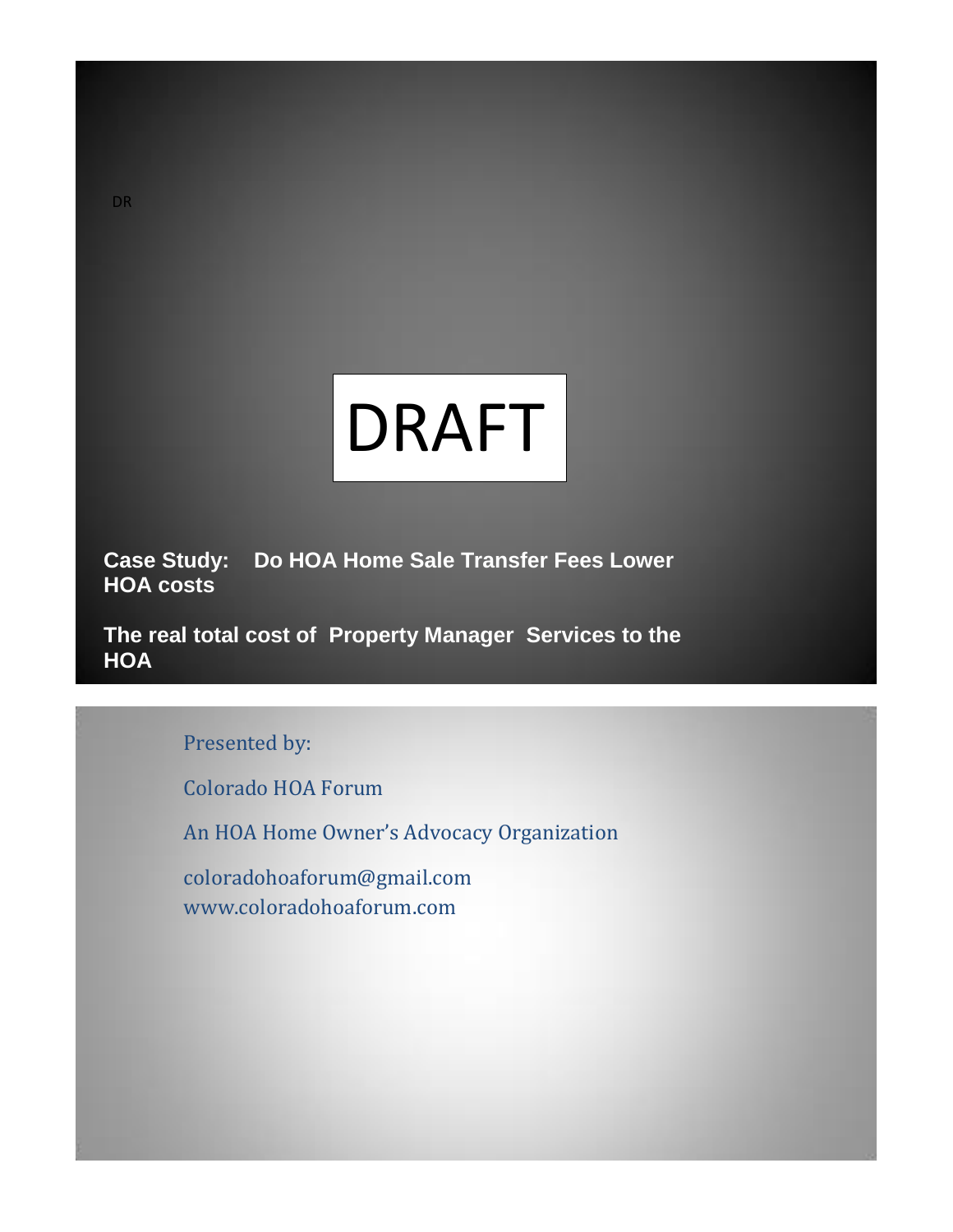# **Case Study: Do HOA Home Sale Transfer Fees Lower HOA Costs? The real total cost of Property Manager Services to the HOA**

## **Background:**

HOAs are comprised of home owners. All home owners equally share in the costs of the community. No home owner should be singled out to carry a heavier financial burden than another unless the basis for such is spelled out in the governing documents or HOA dues assessment policy.

HOA dues are used to pay for community services. HOAs hire property management (PM) companies to complete operation and maintenance services. These can include snow removal, lawn service, landscaping, road repairs, cleaning swimming pools, billing and collections for HOA dues, covenant enforcement etc. HOA dues are used to pay the property management company. PMs submit bids to HOAs to provide these services. A PMC contract with the HOA provides specifics on procured services and fees schedules.

On occasion, a PM may incur expenses that are extraordinary and specifically related to certain events not covered by their compensation in the HOA contract. This can warrant a special billing.

When a PM bids for contract work with the HOA, it should state all services to be provided, fee schedules and the cost to HOA to perform. The contract specific work is for a period of time such a year. The PM is legally obligated to complete their obligations based on the contract award. HOAs should review bids to ensure they are realistic, specific in service expectations, past performance, etc.

HOA home sales Transfer Fees are determined and retained by PMs NOT HOAs. Transfer Fees are charged to a home seller upon the sale of a home and must be included in the PMC's contract with the HOA. State and Federal laws restrict the ability of a PMC to charge Transfer Fees. The fee is only to be charged to recover PM unreimbursed expenses incurred due to the sale of a home that are not otherwise paid for with HOA dues (through the contract with the HOA). State law only allows for home sale transfer fees to reimburse the PM for unique expenses related to a home sale, SB 11-234. Federal laws provide guidelines that indicate most FHA/HUD loans don't allow for Transfer Fees.

Colorado State law that licenses PMCs (Community Association Manager Licensing) requires all CAM fees to be full disclosed in PMC contracts with the HOA and billings to home owners. The Department of Regulatory Agencies (DORA) that manages licensing has allowed full and open disclosure of the Transfer Fee to be met by a simple one-liner in a PMC contract and on home sale closing documents. Thus there is no ability for an HOA or home seller to understand why the fee is charged, what services were completed to earn the fee, if charges are reasonable (as required under State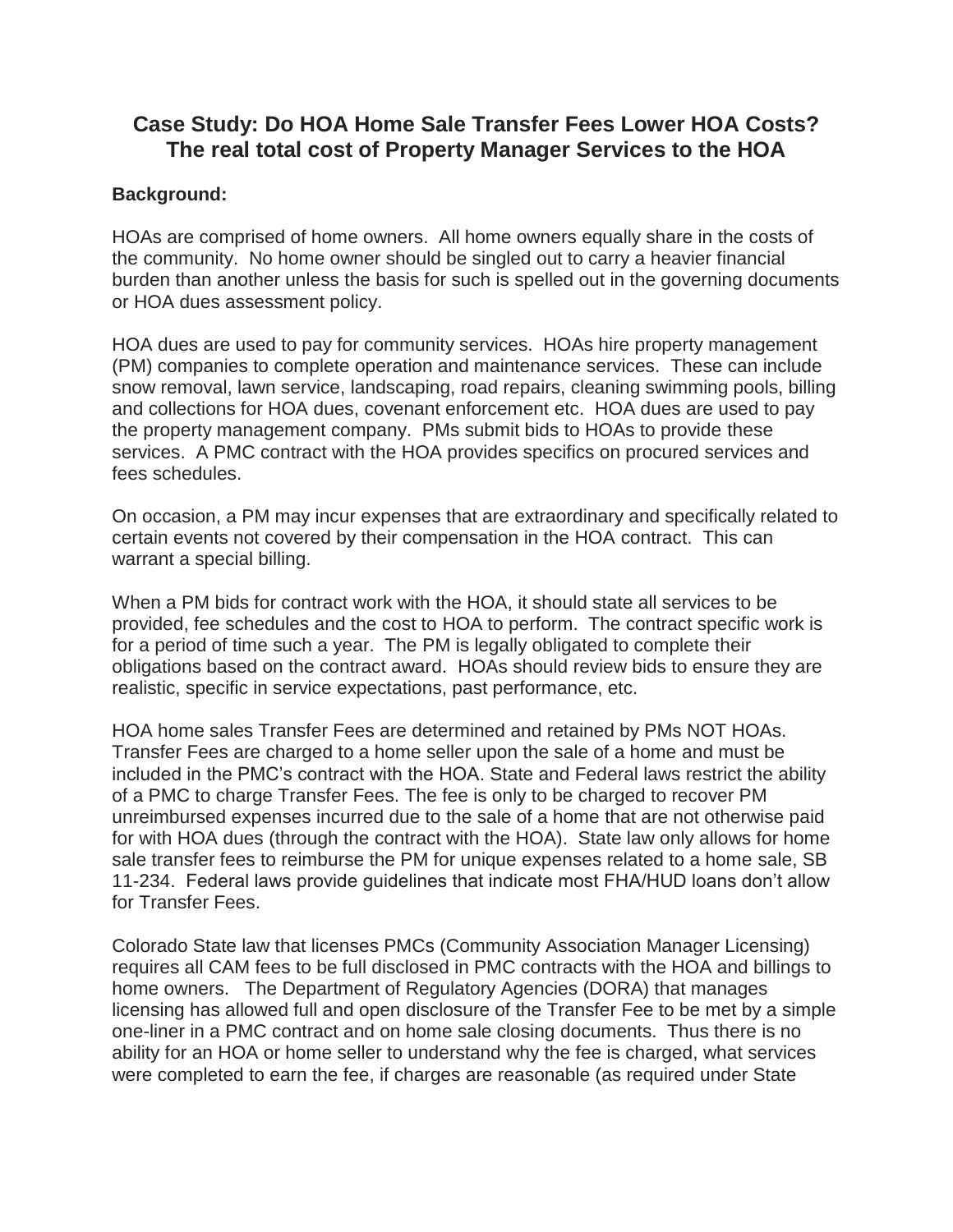law), if the charges are in compliance with State and Federal laws, and/or if the Transfer Fee charges are duplicative of services already paid for with HOA dues.

The purpose and justification of the home sale Transfer are never explained in a PMs contract with the HOA or to the home owner with an invoice.

Some HOAs and home owners have been led to believe that if the Transfer Fee is not charged to generate income to the PM overall costs to the HOA will increase. Overall costs to an HOA equal all compensation paid to the PMC by home owners. Transfer Fees are charged to home owners and must be included in the total costs. If a PM is counting on Transfer Fee income to complete their contract and such income is at best a "guesstimate" then the PM may not be able to fulfill their contract obligations. Any linkage of Transfer Fees to successful completion of the contract should be disclosed to the HOA Board and home owners.

Any PMC bid for HOA contract award contract that uses Transfer Fees to underbid in anticipation of income and such scheme is not revealed is an unfair, deceptive and dishonest business and cause to terminate the contract by the HOA. Underbidding to win contracts places small business at a disadvantage as they simply don't have the capital reserves to fund anticipated income (that may not materialize). Thus the HOA (its' home owners) save not one nickel with this Transfer Fee scheme as the total cost to HOA home owners is the same. It is a reckless practice.

PMC contracts with HOAs should be based on costs to complete services plus a reasonable profit margin.

The total PMC cost to the HOA (home owners) is the contract award amount. Any separate and unique PMC fees assessed to home owners for services not included in the PMC and benefit only the home seller can be separated from the HOA costs paid for with HOA dues. The PMC should be compensated for all expenses incurred either through the PMC contract with the HOA and, as justified, through direct invoicing to the home owner. If Transfer Fees are used by a PMC to recover expenses defined in the baseline contract with the HOA, then the real PMC cost to the HOA is the total of both.

## **HOA Transfer Fees are NOT Financially Beneficial to HOAs**

First, Transfer Fees are retained by the PMC NOT the HOA. The contention that HOAs financially benefit by allowing PMCs to bid lower on a contract in anticipation of Transfer Fee income is baseless and reckless. The total compensation to a PMC for services rendered under the contract with the HOA is stated within the contract. If a PMC assesses home sale Transfer Fees this raises the total cost to the HOA for PMC services. One can't separate the Transfer Fee assessment from the total cost of PMC services to the HOA. Thus, PMC Transfer Fees benefit only the PMC and not the HOA and raises the total cost to home owners. A Board that awards a contract must not give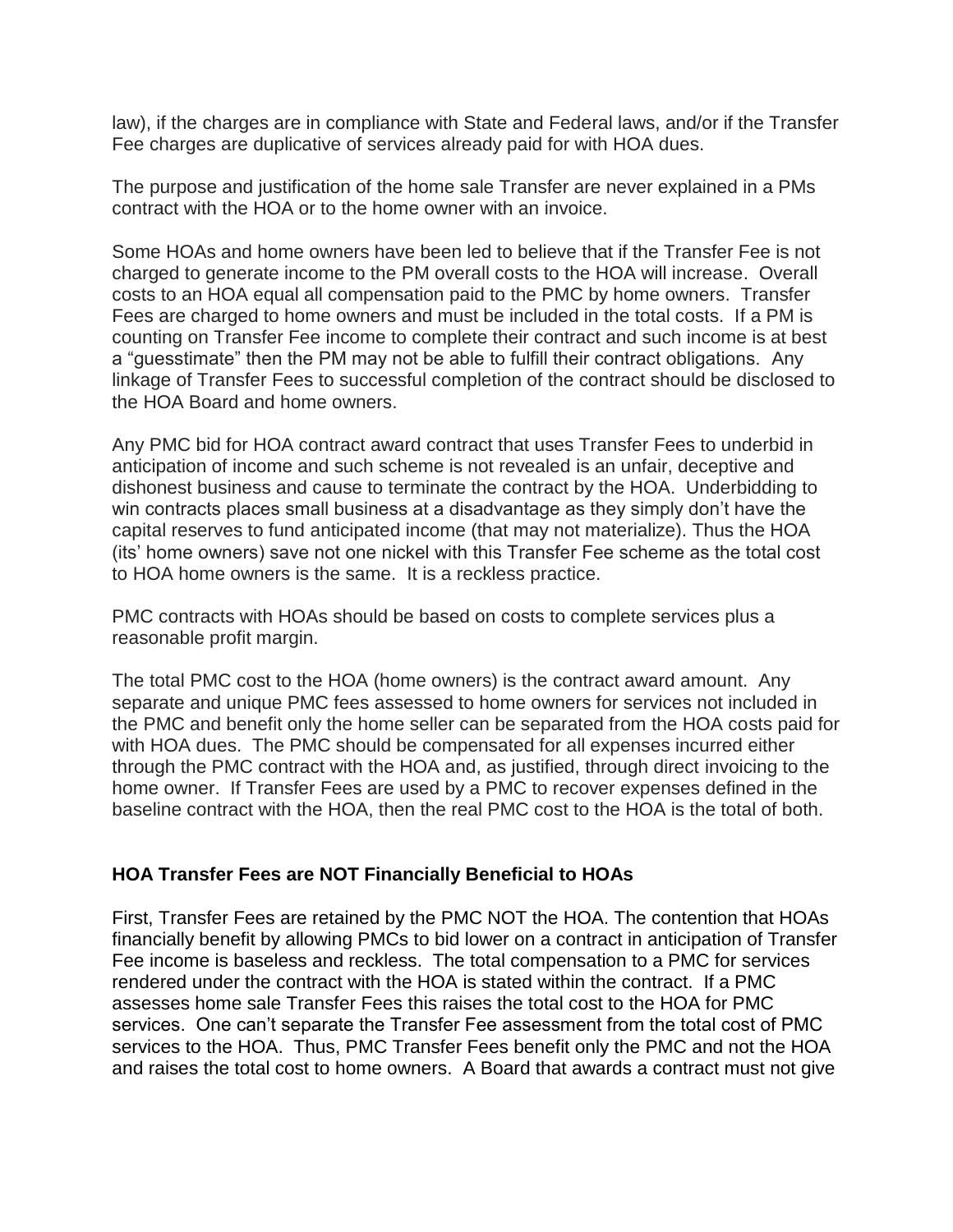license to a PMC to assess fees to home sellers or others in the community to make up for low bidding or to enhance income.

## **Home Sale Transfer Fees not included in HOA Governing Documents**

The authority to bill and collect HOA dues is in HOA governing documents and no such statement or explanation is present for assessing home sale Transfer Fees. This alone makes the legality of charging Transfer Fees questionable. HOA governing documents most likely discuss the ability of a Board to make special assessments, apply fines for covenant violations, and expend funds for community maintenance and activities. HOA contracts with a PMC should not extend authority to the PMC to assess fees on home owners (except as documented in the HOA contract).

HOA contracts with a management company are unknown to the home buyer/seller and are mostly not challenged and/or understood by HOA Boards. Transfer Fees are assessed because they can be and not because they are justified or fully explained in the HOA contract with the PMC.

The Colorado State Department of Regulatory Agencies (DORA) has decided that full disclosure on describing Transfer Fees can be limited to a one-liner in a PMC contract or on a home closing statement. This woefully meets the definition of full disclosure. DORA has enabled mostly NO disclosure. DORA has not required that home sellers be provided an invoice for Transfer Fees prior to payment. No justification and explanation of Transfer Fees to the HOA or home seller allows for no limit on what the PMC can charge (in Colorado this can range from \$50 to over \$1,000).

# **Underbidding HOA Contracts in Anticipation of Transfer Fee Income is Reckless and Deceptive**

A standard business practice would involve PMs (or any company) to bid on HOA work in an amount that covers costs plus their expected profit margin. This assures that upon winning a bid the PM can perform and earn a profit.

Deliberately underbidding a contract in anticipation of other income is a deceptive and reckless business practice. Underbidding places the HOA in unknown jeopardy in the event that anticipated income doesn't come through and services at the end of a contract may not be completed or completed haphazardly due to lack of capital.

Underbidding using Transfer Fees to fund the amount of under-bid has been presented to HOA Boards as a cost containment and/or cost saving business tool that suppresses the need to increase HOA dues. This concept is only acceptable if the HOA wants to penalize home sellers with Transfer Fees to fund the under-bid. The other problem is that if the anticipated income doesn't come through and the PMC can't deliver services the Board will have to make a special assessment to ensure services are continued. No Board is exercising its' fiduciary responsibilities if it gets involved in schemes in awarding contracts that leave the HOA operation and maintenance responsibilities to be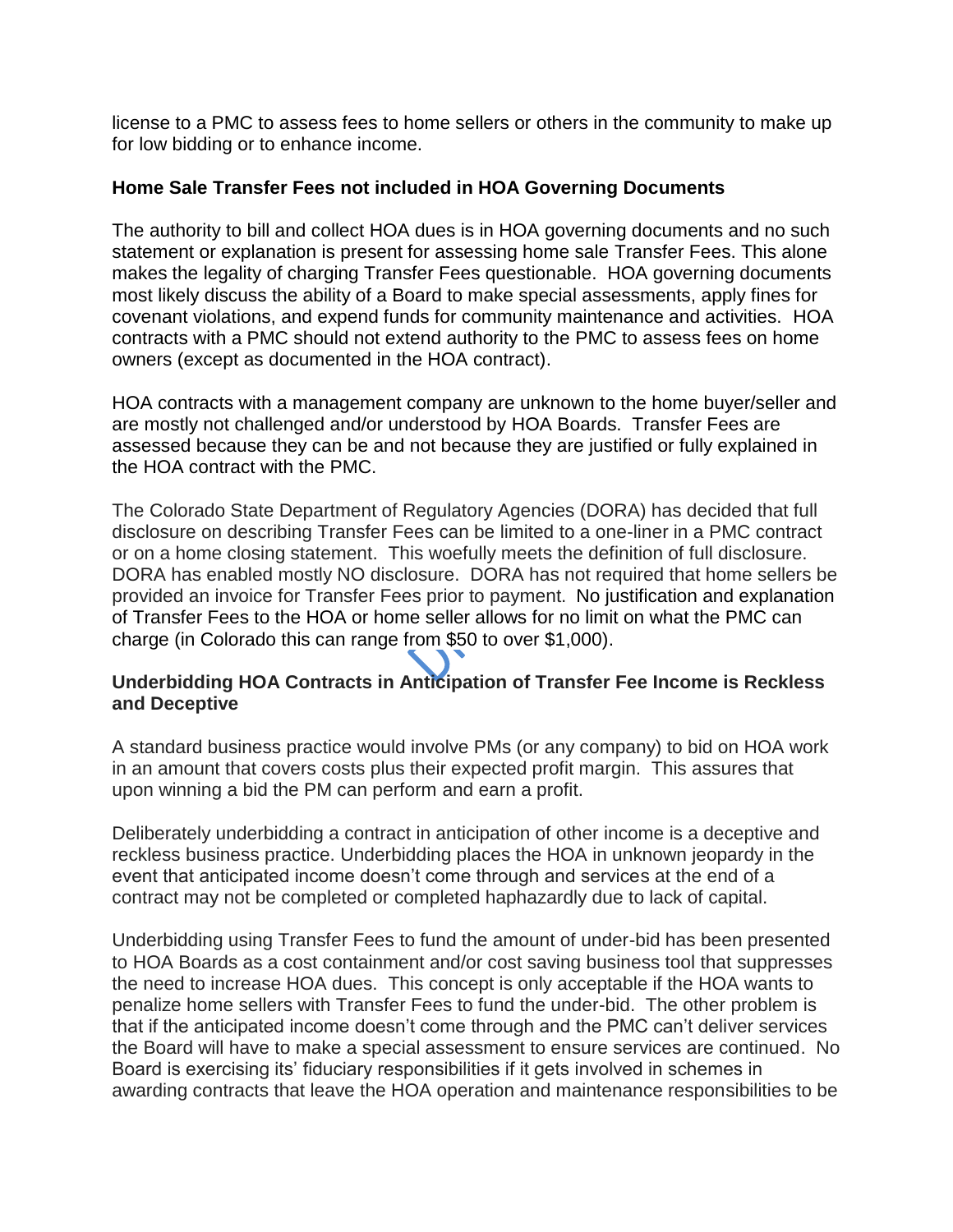dependent upon uncertain and anticipated events vs awarding contracts on what is very specific and feasible and that which leads to proper financial management of the community.

Underbidding is an unfair and reckless business practice that places **small businesses** in a great disadvantage. Large PMs that are well funded and have ample cash reserves can underbid in the amount of anticipated and erratic transfer fee income. This is not the case with small businesses that have tight operational margins. In the event the anticipated income doesn't come through, a large PM may go into an operating mode of less than optimal performance leaving the HOA in jeopardy.

# **Justifying the HOA Home Sale Transfer Fee**

The fee by law can only be charged for unreimbursed expenses incurred by a PM due to the sale of a home. This means that services already paid for in a PMs contract with the HOA that are rountine shall not be part of (paid for again) the Transfer Fee. Examples of expenses that don't quality for billing to the home seller with Transfer Fees: changing administrative records and bank accounts, and issuance of a Statue Letter which is no more than a final billing, name changes to HOA records related to a death, marriage, children moving in or out of the house, birth of a child, issuing and canceling security devices, etc. Billing for these with a Transfer Fee represents duplicate billing.

The only way a consumer understands that for which they are billed is through a detailed invoice. All businesses in Colorado practice full disclosure with invoices to request demand for payment.

PMs have opposed providing home owners with an invoice detailing services provided to earn the fee. An invoice would identify those expenses incurred by the PM that are unique and only resulting from the sale of a home. In public legislative hearings, PMs have stated that they can't readily identify these unique and material expenses (if they are unique they should be easier to identify) but can specifically bill the home seller an exact amount. Additionally, and absurdly, they have claimed providing an invoice to home owners is simply too costly: no other business in Colorado can demand payment without an explanation let alone an invoice except PMs. Invoices to the home seller would meet the requirement in the licensing law that demands full and open and honest disclosure to justify the fee. An invoice would surface any duplicate billing for services already paid for with HOA dues and if the fee is in compliance with State and Federal laws.

## **State Law Addresses Transfer Fees: SB 11-234**

The below statement in SB 11-234 and also posted on the Community Association Institutes (CAI), the trade group representing PM and HOA lawyer interests, related web site. This clearly explains when and why Transfer Fees can be charged. To be in compliance with the law, such expenses must be related to the sale of a home. Only an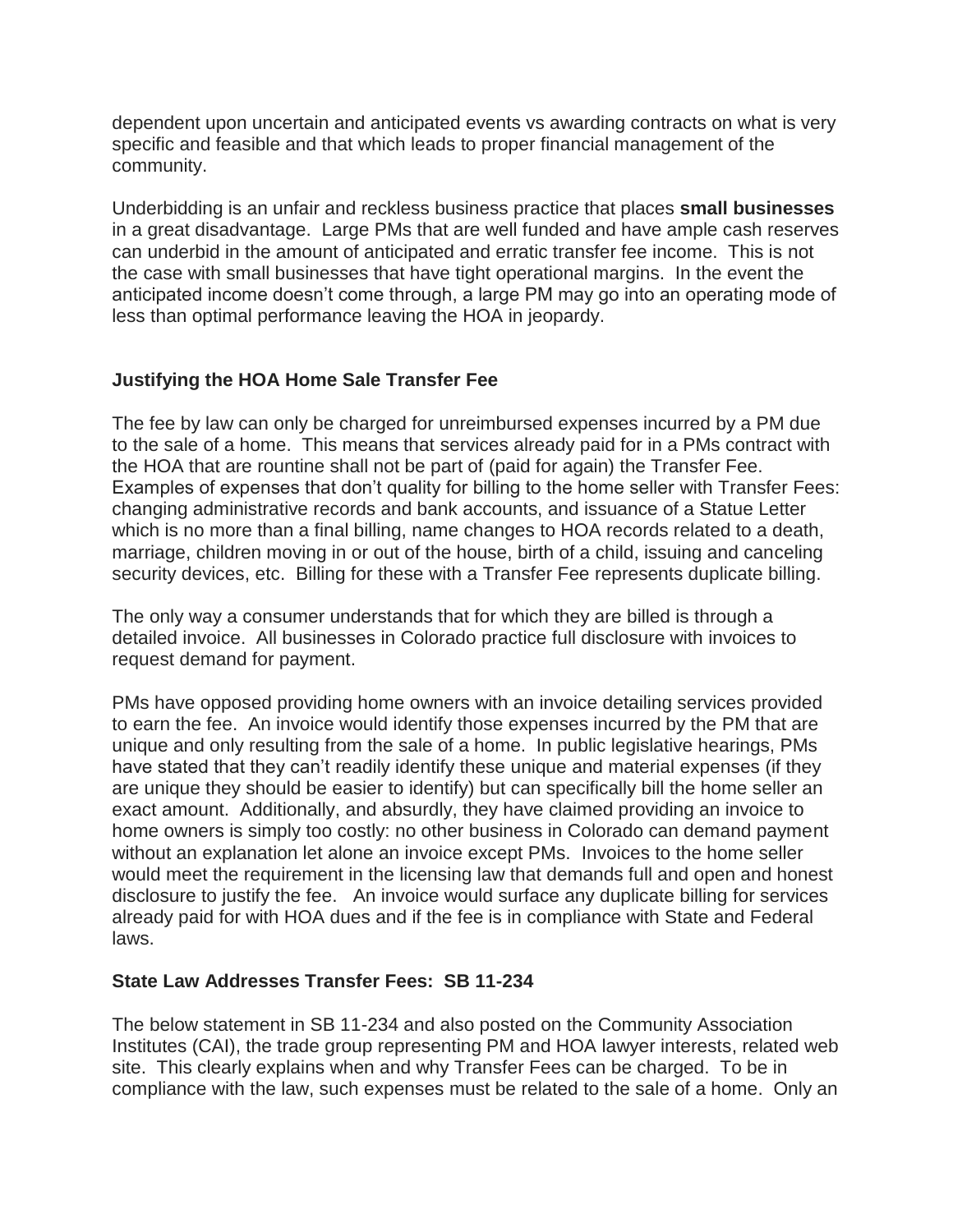invoice can support the fee being in accordance with the law. The reason no invoice is provided is because no such unique home sale expenses can be identified to justify the fee.

**a one-time fee paid to a . . . management company for an association of unit owners . . . for services rendered in connection with the conveyance for which the fee is earned . . ." In other words, management companies are permitted to charge a fee related to work performed by the management company in relation to the conveyance of a unit.**

Several issues thus arise with SB 11-234: 1) using transfer fees to underbid is illegal 2) services in conjunction with the sale of a home can be charged to the home seller if such services are unique and only occur when a home is sol.

## **Why do some HOAs charge no fee or less than \$50 and others \$350 – 1,000?**

Many HOAs charge between zero and \$50 for a home sale Transfer Fee, others charge \$600-1,000. Those at the lower end are as well run as those at the high end. These HOAs simply get bids on operation and maintenance services, select the best value, and trust the bid covers the PMC's cost plus profit. No schemes or extorting home sellers for fees and it works. The Boards of these HOA understand that bids that are materially under others are questionable and in the end don't save the HOA anything and put the HOA in risk.

## **HOA Board Fiduciary Responsibilities:**

HOAs with Boards that understand contracting and scrutinize the particular of contract bids will demand that any mention of Transfer Fees be justified, in accordance with the law, and question the use of Transfer Fees. Boards should ask PMC representatives the impact of not allowing Transfer Fees except for specific services performed that are unique to the sale of a home and not already paid for with HOA dues. Boards should require that Transfer Fees be fully explained in writing in the PMC contract and on invoices to home sellers.

## **Transfer Fees Also Charged by sub-associations and to Title Companies**

The real/total cost to home owners is not complete unless sub-association transfer fees and Title Company Transfer Fees are included. If you live in an HOA that has a "parent" association you can be assessed a Transfer Fee from both the parent and your own PMC thus doubling the cost to the home seller: income opportunity for the PMC on steroids. Think about this, what are the distinct tasks that both the parent and sub complete related to the sale of a home that warrants both charging? The linkage to the parent association is set up in the HOA's governing documents and mostly unknown to the home seller until they sell their home.

The other unknown and costly Transfer Fee paid for by the home seller is the Title Company Transfer Fee. This fee appears on home closing documents as an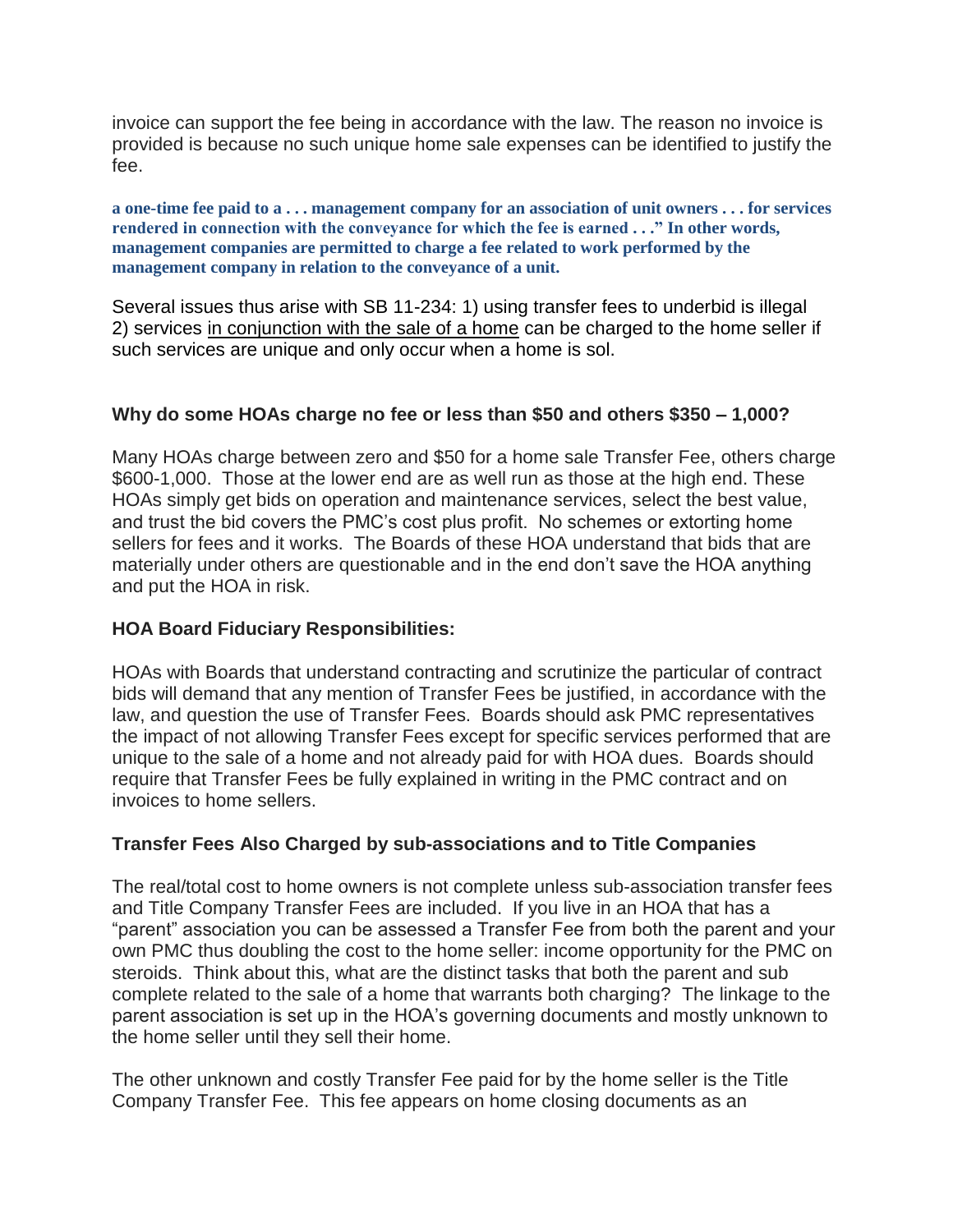Administrative Fee. The fee is charged by the PMC to the Title Company to provide them with a copy of the home owner's final billing and a copy of the HOA by-laws. This is the same final billing already paid for with HOA dues and then again with the questionable Transfer Fee. This is triplicate billing. Add in a sub-association fee and we have quadruplicate billing. The HOA by-laws can be obtained by the home seller, Realtor, or Title company for free from the HOAs web site or for very low cost to place it on a CD or send it via email.

## **Identifying Transfer Fee Duplicate Billing and Invoice to the Home Seller**

Identifying Transfer Fee duplicate billing practices (paid for first with HOA dues and then again with a separate Transfer Fee assessment) begins with: 1) **HOA Contract with the PMC:** The PMC contract with the HOA must mention that a Transfer Fee will be charged. However, this is by no means full disclosure or justification. The contract should include explanations as to why the fee is charged, confirmation that it is in compliance with State and Federal law; that the fee doesn't represent/charge home owners for that which is already paid for with their HOA dues; that all fee charges have occurred as a result of a home sale; that in the event Transfer Fees are not collected due to low or no home sales the PMC will still be able to complete contract obligations because the contract fulfillment and cost is not related to anticipated income from Transfer Fee; and that all home sellers assessed fees will be provided a detailed invoice displaying line item tasks and related costs incurred due to the sale of the home to earn the fee and that all charges are in accordance with State and Federal law and don't represent duplicate charging of any services expected under the HOA contract. 2) **Invoice to the home seller (payee):** Home owners charged a Transfer Fee must receive a detailed invoice with all the confirmations and detail as listed in the HOA contract (item 1 above).

The invoice to the home seller is the basis upon which a home seller can determine if the fee meets all the mandates described in the HOA contract (mentioned above) or are the charges duplicative of services paid for with HOA dues that are considered and not unique or caused by the sale of a home. There is nothing about an invoice to support a demand for payment that is a unique business practice and PMC Transfer Fees should not be exempted. There is no extra cost to the PMC to produce an invoice: it is expected. PMC's provide HOAs with an invoice for all work performed under their contract but refuse to provide a home owner with an invoice to support the Transfer Fee.

## **Recommendation to End HOA Home Sale Transfer Fee Abuse:**

A simple change to existing HOA law requiring all Transfer Fees be documented in the PMC contract with the HOA and on invoices to the home owner to include: a statement that all charges to home sellers will not include charges for services provided to home owners and paid for with the PMC's contract with the HOA; only include expenses incurred by the PMC that as a result of the home sale; confirmation that all charges to the home seller for Transfer Fees are in compliance with State and Federal laws; that all